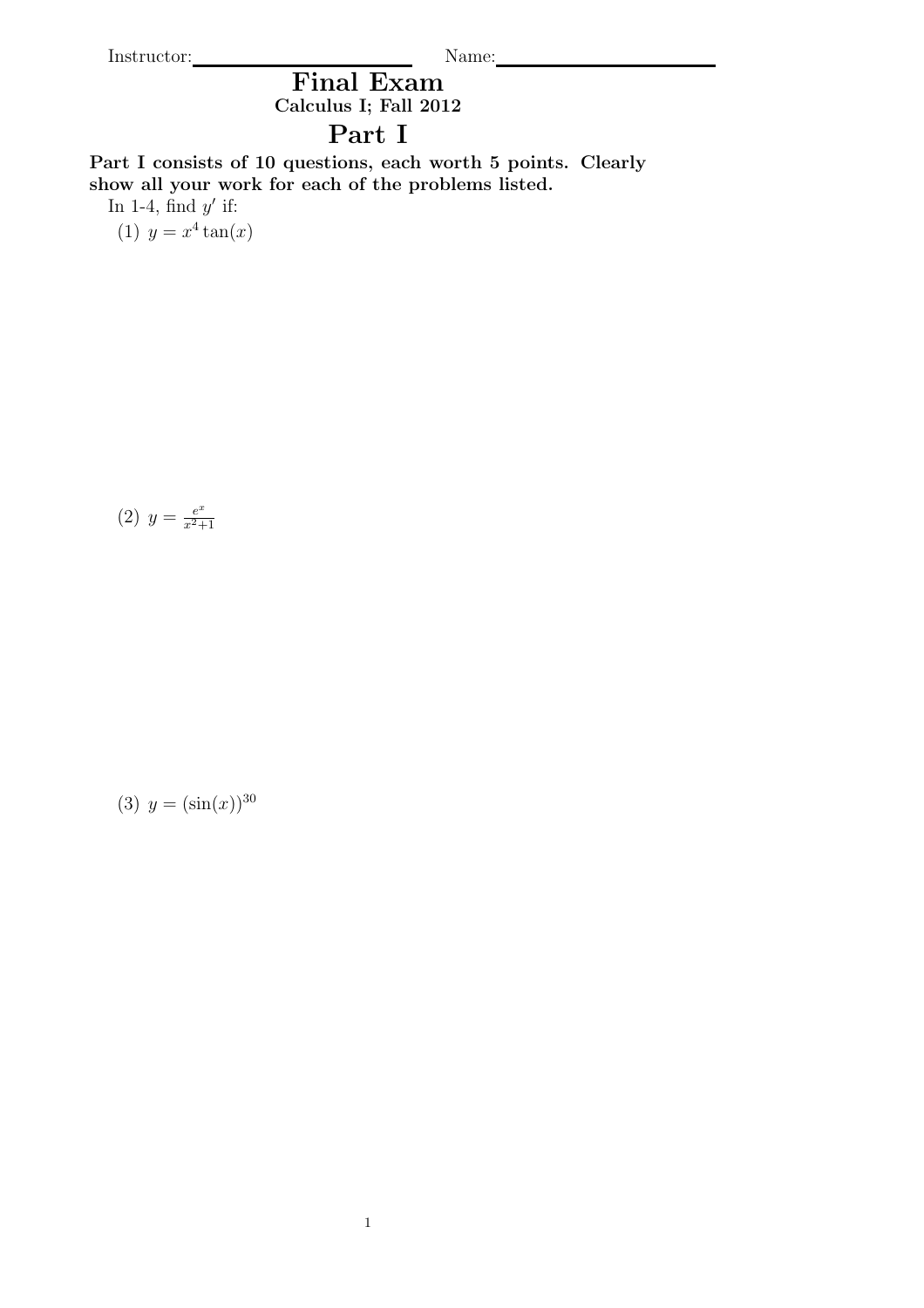(4) 
$$
y = cos(x^5 + x)
$$

(5) Find the critical numbers of  $y = f(x) = (x - 1)^2(x + 1)^4$ .

(6) Find all local/absolute maxima/minima of the function  $y = 2x^4 + 8x$ . Make sure to state both x and y values.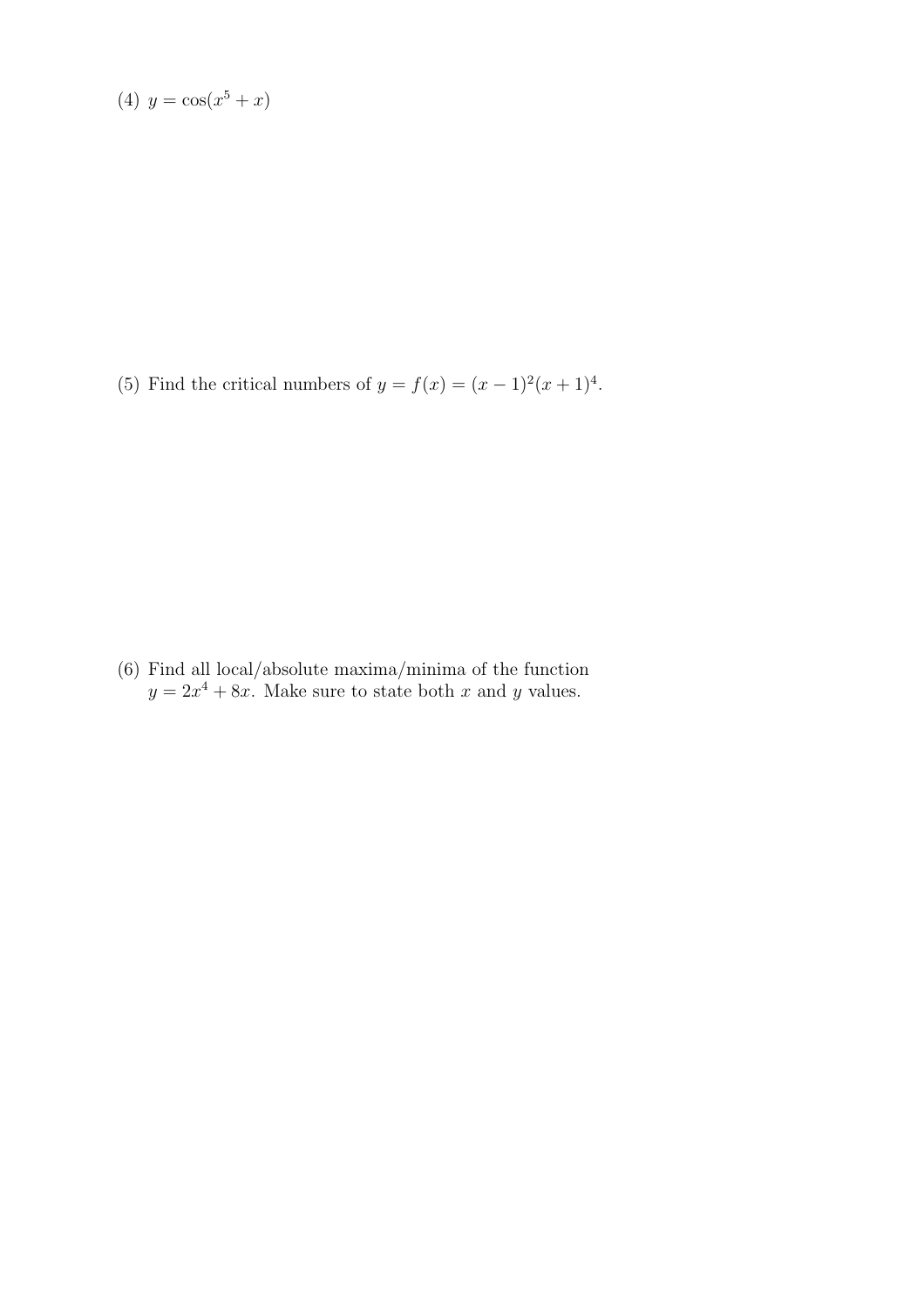(7) Find all asymptotes of the function  $y = \frac{1-x^2}{x^2+x}$  $x^2+x-6$ 

(8) Find all *x*-values where  $y = \arctan(x^2)$  is **increasing**.

(9) Find the most general form for the **anti-derivative** of  $y = \frac{x^5 - x}{\sqrt{x}}$  $\overline{x}$ 

(10) Use calculus to find the dimensions of a rectangle whose area is 5 and whose perimeter is minimal.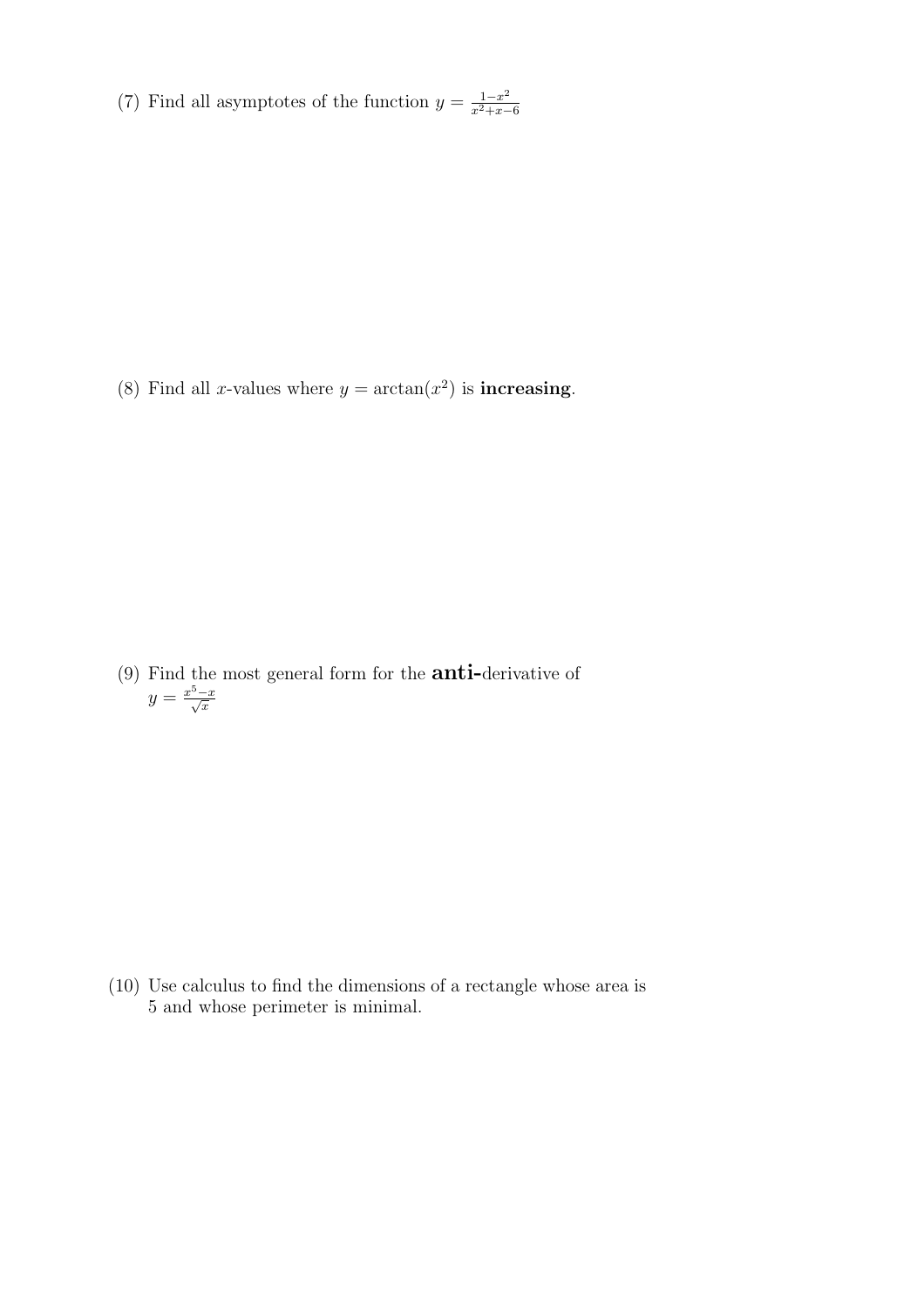## Part II

Part II consists of 6 problems; the number of points for each part are indicated by [x pts]. You must show the relevant steps (as we did in class) and justify your answer to earn credit. Simplify your answer when possible.

(1) [10 pts] Use implicit differentiation to find the derivative if  $y^2 = \sin(xy)$ 

(2) [6 pts] Find the linearization of the function  $y = f(x) = \sin(x)$ at  $a = \pi$ .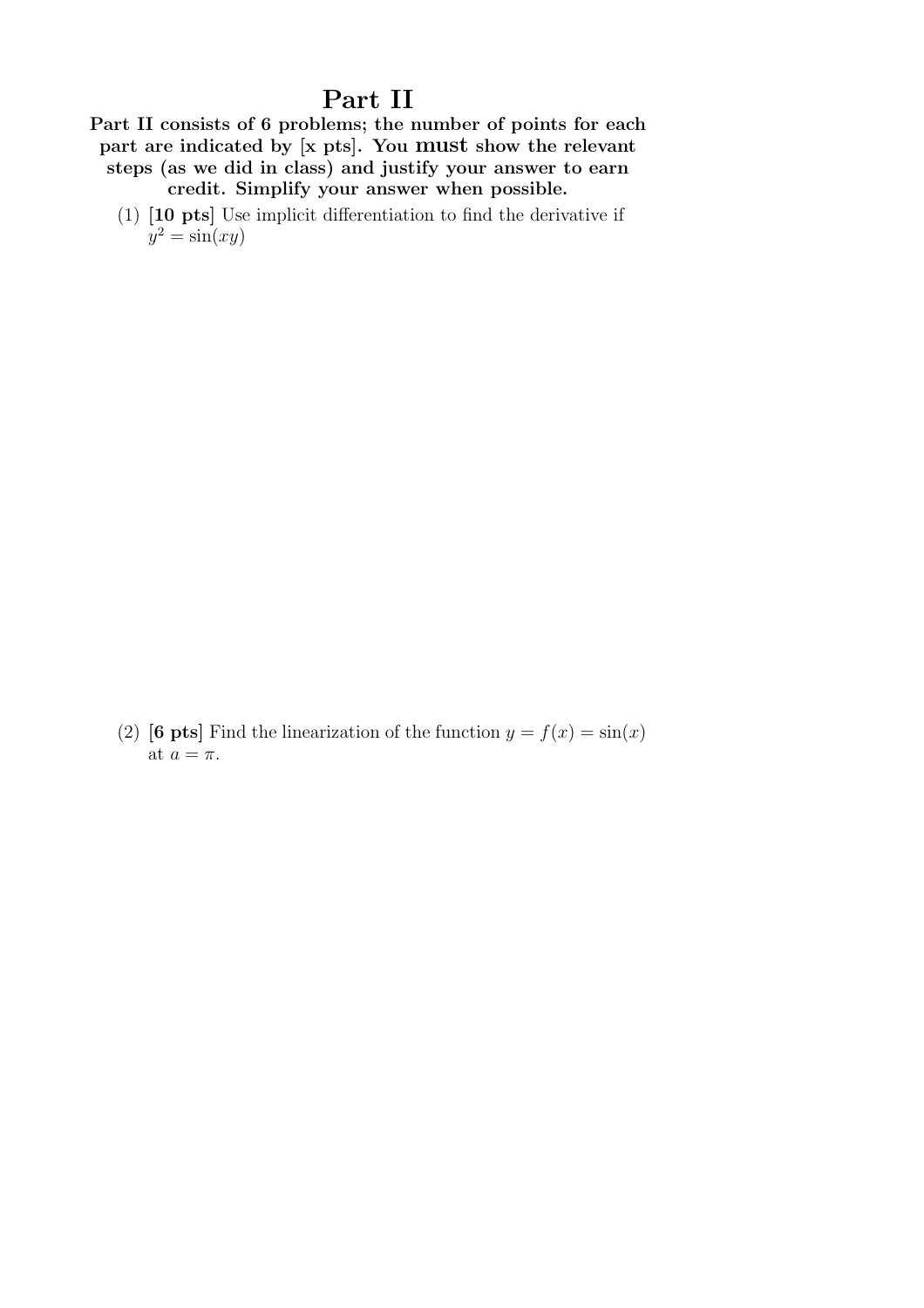(3) [4 pts] Use the linearization in problem 2 to estimate  $\sin(\pi - \frac{1}{10})$ 

(4) Note that you are not asked to determine where the function is concave up/down nor do you need to find the points of inflection. Be careful when computing  $f'(x)!$ Given the function  $y = f(x) = \frac{(x+2)^2}{x^2-1}$ (a)  $[2 \text{ pts}]$  Find the x and y intercepts of the function.

(b) [2 points] Find all asymptotes.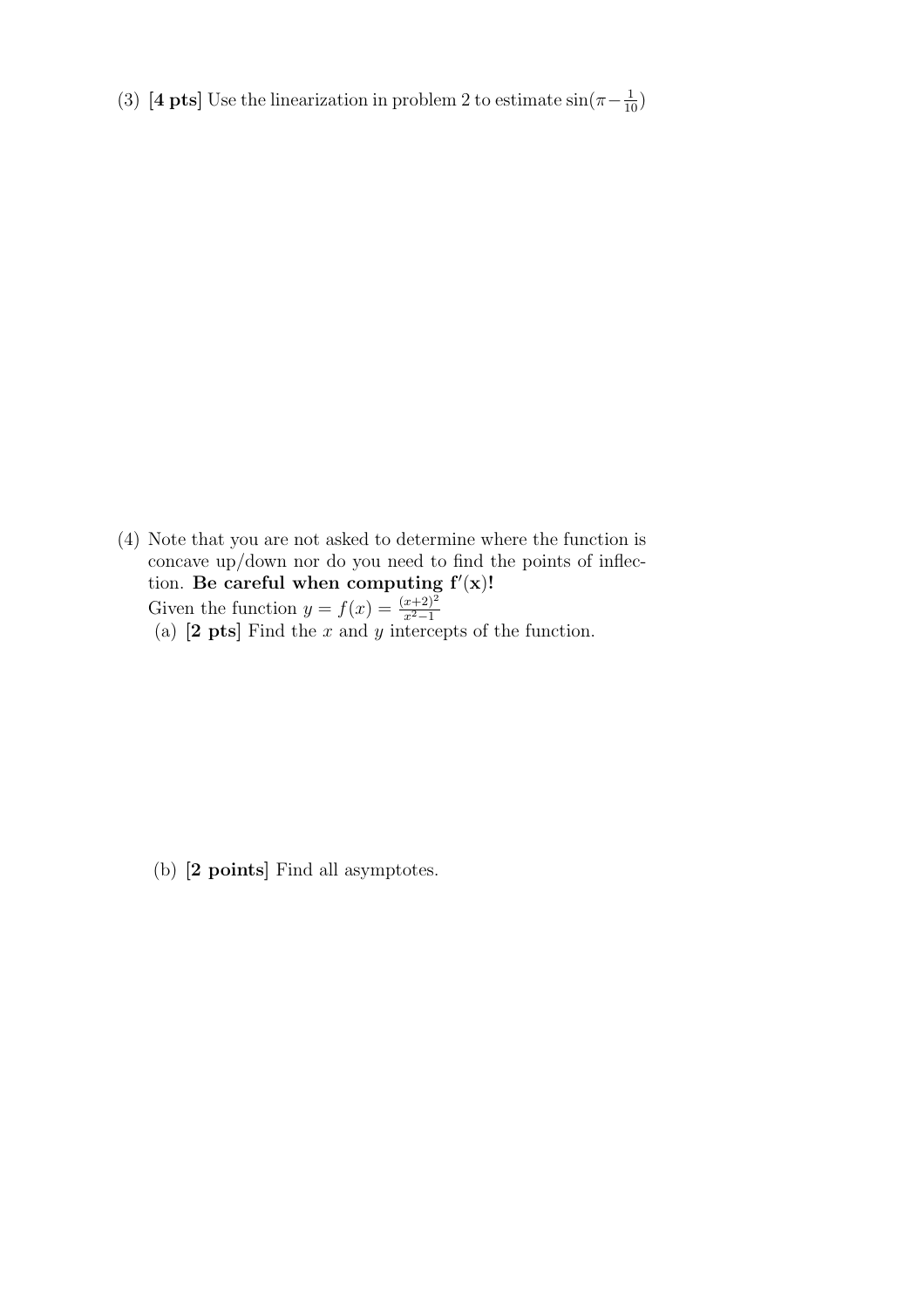(c)  $[2 \text{pts}]$  Find the open intervals where  $f(x)$  is increasing and the open intervals where  $f(x)$  is decreasing.

(d) [2 pts] Find the local maximum and local minimum values of  $f(x)$ . (Be sure to give the x and y coordinates of each of them).

(e) [5 pts] Use the above information to graph the function below. Indicate all relevant information in the graph; in particular any absolute/local maxima/minima.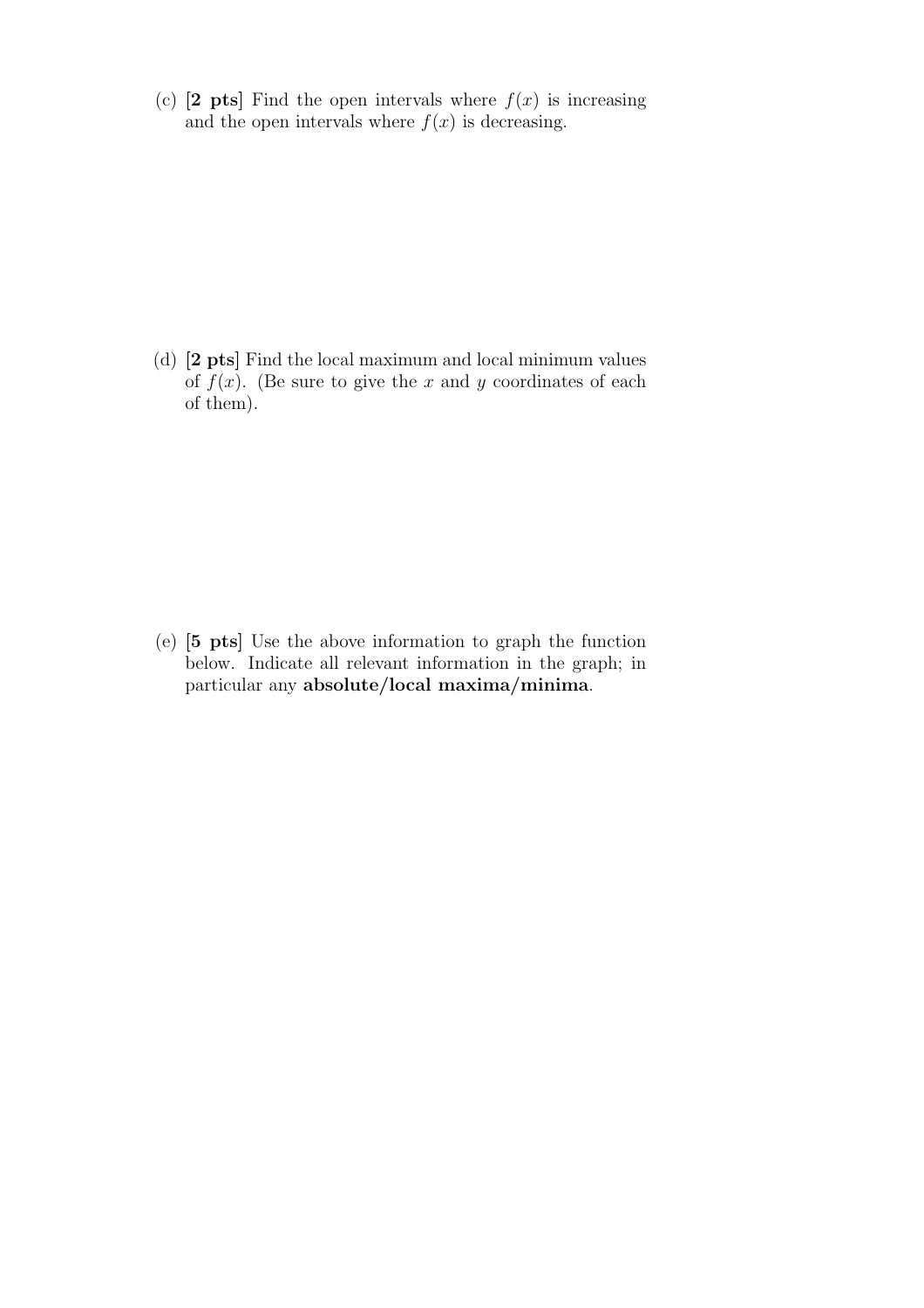(5) **[9 pts**] If  $y = f(x) = \sqrt[3]{x^2 - 1}$ , find the absolute maximum and minimum of  $f(x)$  on the closed interval  $[-2, 2]$ . (Include the appropriate  $y$  values, simplify when possible.)